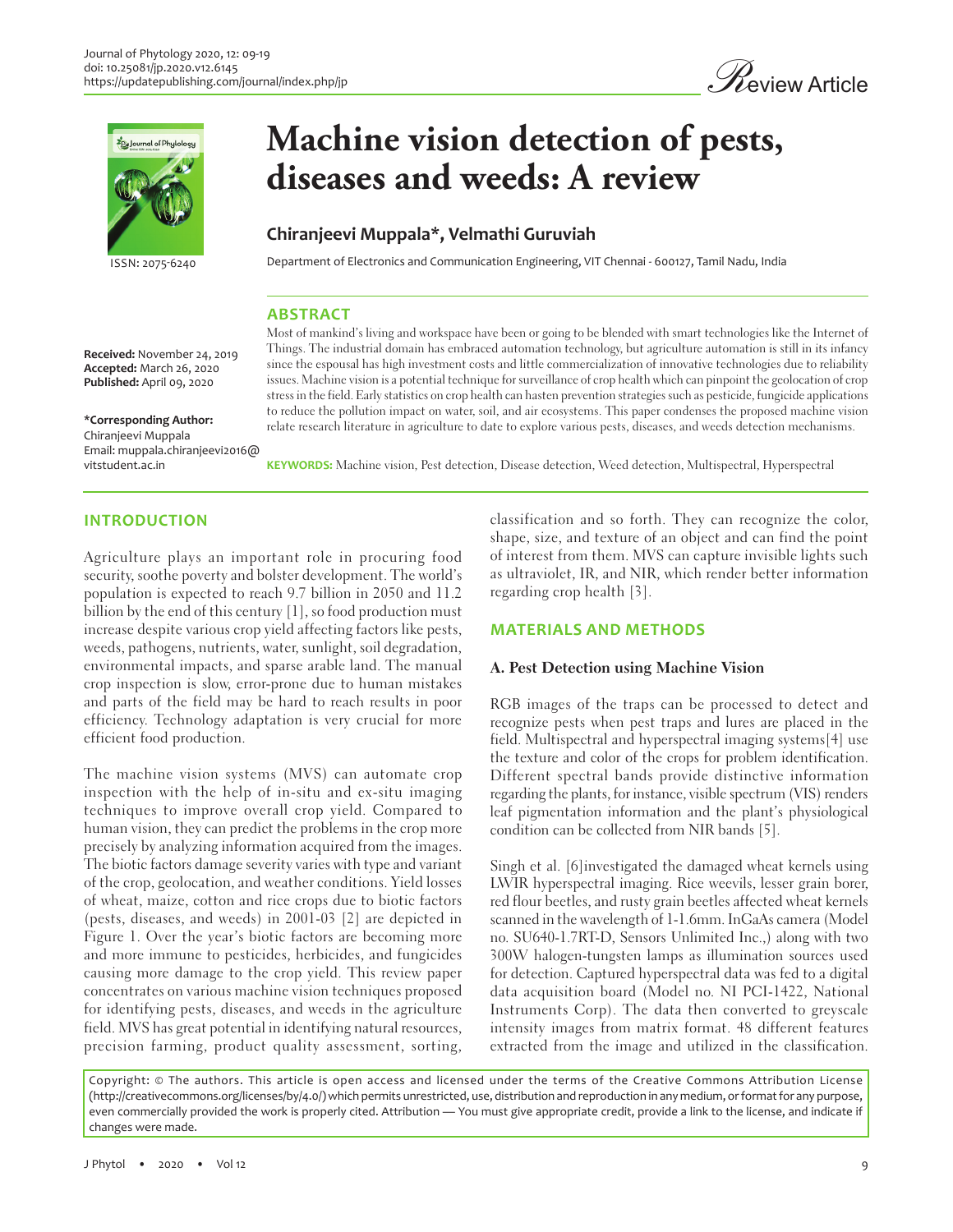

**Figure 1:** Yield loss share of pests, diseases, and weeds in wheat, maize, cotton, and rice crops [2]

Linear discriminant analysis (LDA) and quadratic discriminant analysis (QDA) classifiers were used, healthy and pest infected kernels uniquely classified with an accuracy of 85-100%. Working in the Long-wave NIR region is very costly due to the high-cost InGaAs detector. So in their succeeding work [7] attempted to lower system cost without compromising the performance by replacing long-wave NIR detectors with lowcost shortwave NIR charge-coupled device (CCD) detectors. They used a CCD area scan image sensor (Model no. C7042, Hamamatsu Photonics) working in the NIR and VIS regions. For comparison, a 2MP color imaging camera was used along with the detector and achieved an accuracy of 92.7-100%.

Yao et al. [8] described a rice pest's identification system by using two 12MP Nikon digital cameras placed on top and bottom of a glass plate with 4 black light sources to lure pests. The main aim was to detect four different rice pests from lepidoptera species, sesamia inferens, pararaguttata bremeret, cnaphalocrocis medinalis, and chilo suppressalis. They achieved an average accuracy of 90.5% without cross-validation and 97.5% by 7 fold cross-validation. The major challenge is insect overlapping, in such cases, manual separation is performed. In their succeeding work [9], they tried to automate the separation of overlapped insects by tapping the glass plate lightly and capturing the image after that. Asefpour and Vakilian [10]developed a system to identify beet armyworm (spodoptera exigua), a serious pest of vegetable, field, and flower crops. Armyworms acquired from a sugar beet farm and placed in a dark chamber for image acquisition. The images captured with a Canon CCD digital camera along with an LDR lightening module. An array of 200 LED's used for light focus on the surface plate for uniform light reflections of the worm. 100 armyworm images and 100 other pest species images collected. From each image, four morphological (area, perimeter, eccentricity, and sphericity) and three textural features (local homogeneity, entropy, and energy) were extracted and prepared a dataset. 150 images utilized for training ANN classifier and remaining for evaluation. ANN classifier was able to classify armyworms with an accuracy of 90%.

Qing et al. [11]proposed a technique to gauge white-backed planthopper (WBPH) population density in the paddy field. A smartphone and a Wi-Fi enabled 14MP digital camera (Samsung SH100) were used. The digital camera attached to a stretchable pole and remotely controlled by a smartphone to capture WBPH on rice stems. Counting was done in three-layer detection mechanism, the first layer is an AdaBoost classifier, the second is a support vector machine (SVM) classifier based on the histogram of oriented gradient (HOG), and the third layer used threshold judgment based on one color and three shape features of the WBPH. They achieved a detection accuracy of 90.7% with 4.9% false detection rate. Prasannakumar et al. [12] has studied reflectance of brown planthopper (BPH) attacked rice crop by capturing reflectance of the crop with various wavelengths from 350-2500nm i.e. VIS (400-700nm), NIR (740-925nm), and MIR (1450-1975nm) regions. A fieldspec3 spectroradiometer (analytical spectral devices, Boulder, USA) was used and kept at a height of 0.8m above the crop at an angle of 25° field of view to cover the entire rice canopy. Collected images in various wavelengths analyzed using one-way analysis of variance (ANOVA). By comparing level 0 to level 9, they proved that the NIR band is well suited for the detection of BPH damage in the rice field.

Ding and Taylor [13]developed a system for monitoring the number of insects on a pest trap with pheromones. Moths are being uniquely identified and the number of moths trapped counted in real-time. For identification, they proposed a sliding window-based detection pipeline, where captured image patches from around the image analyzed by the convolutional neural network (CNN) to ascertain the possibility of moth's presence. Thresholding was applied on the filtered image patches according to their associated confidences and location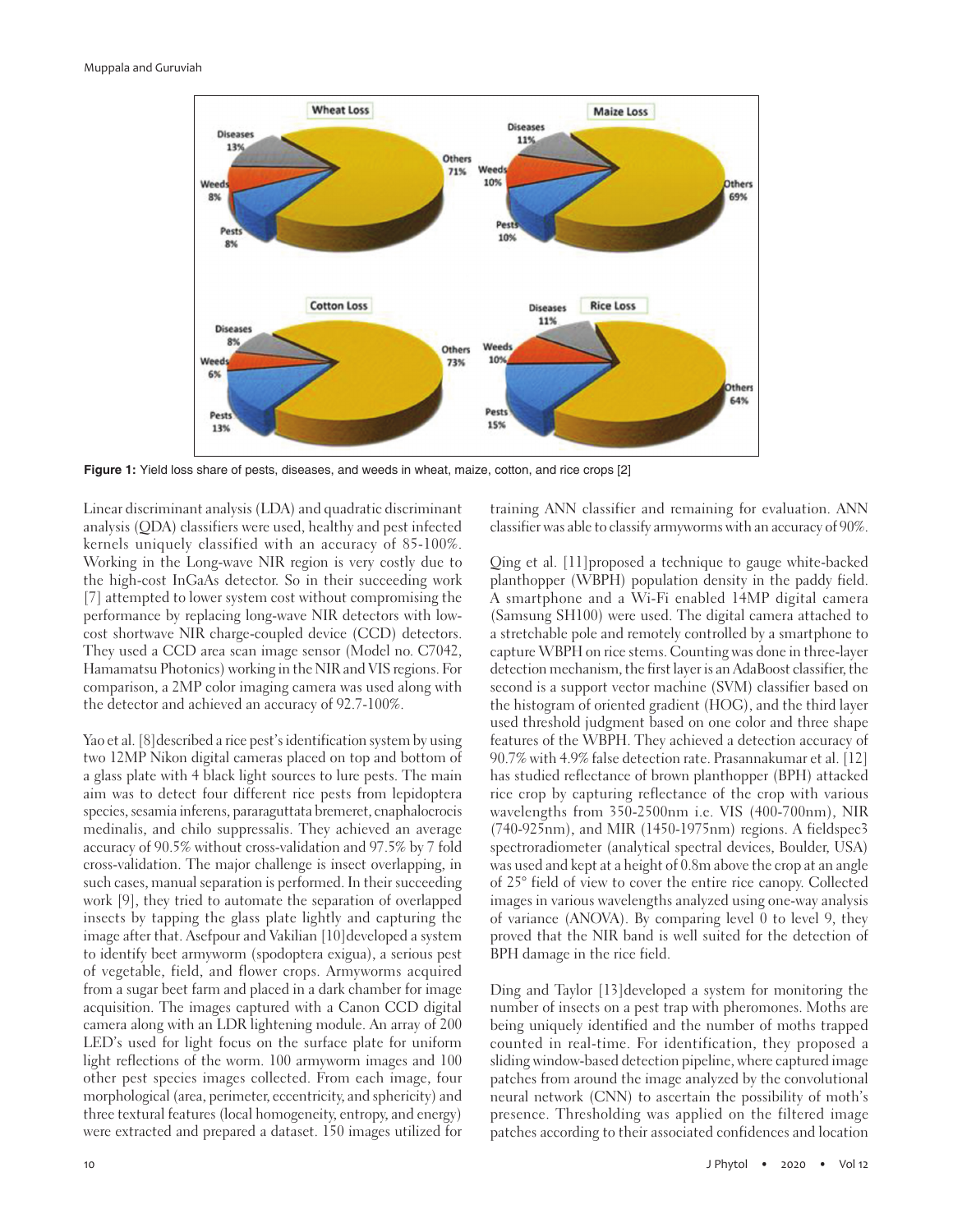for confirmation. They have achieved an accuracy of 93.1% with 0.099 log-average miss rate with trap liners rarely changed and achieved 93.4% accuracy with a log-average miss rate of 0.091 with trap liners changed regularly. Rajan et al. [14]proposed an automatic pest identification system to detect whiteflies, aphids, and cabbage moths. Digital camera (VIS) was used to capture images of the crop which may have pests on their leaves. Images of different pests collected, then their histograms were determined and kept in a database. SVM classifier trained with threshold values and the slack variables of the images in the database. The threshold value was used to distinguish the object from the background and classification of the pests was done using slack variables. They achieved a detection accuracy of 95%.

Doitsidis et al. [15]implemented a web-based pest detection system to detect and count olive fruit flies (bactrocera oleae) in olive orchards. They used an automatic McPhail trap with a 2MP digital camera and embedded hardware powered by a 7000mAh, 12V battery. The glass trap was filled with 200ml of ammonium sulfate which attracts olive fruit flies. The images of trapped fruit flies were captured and sent to a web server through TELIT (model: GM862) GSM module. When a new image uploaded to the server, a pre-programmed listener module activates the image analyzer and system monitoring components. One-way ANOVA used to analyze the image online. Black areas (black pixels) in the images indicate fruit flies and their dimensions with respect to the area of interest given the total number of trapped flies. They achieved a detection accuracy of 75%.

Ebrahimi et al. [16]developed an imaging system in the strawberry greenhouse to detect thrips and classify parasites.

**Table 1: Machine vision systems for pest detection**

They used an 18MP Canon EOS M digital camera on a LabVIEW program-controlled horizontal mobile agricultural robot, to capture the strawberry flower images. With color indexing and SVM classification, they were successful in identifying thrips with an accuracy of greater than 97.5%. Sun et al. [17] proposed a deep learning method for counting adult red turpentine beetles in the pine trees using a pheromone trap. They used a deep learning detector (RTBnet) running on embedded devices. The runtime tests were performed on Arm platforms with GPU acceleration (NVidia Jetson TX2) and raspberry pi3 platform without GPU acceleration. They got object-level average precision of 0.746. [18]developed an automatic Asian citrus psyllid pests detection and counting system in the citrus crop. The system has 6 cameras to capture images of psyllid pests falling on a board fixed to a mobile vehicle which has a tapping unit to shake citrus tree branches. NVIDIA TX2 embedded computational unit with convolutional neuralnetworks used to identify psyllids from captured images. They achieved precision and recall of 80% and 95%, respectively. An overview of different MVS pest detection methods was shown in Table.1.

#### **B. Disease Detection Using Machine Vision**

Crop diseases are classified based on plant's visual symptoms, infected plant organs, the type of plants, and pathogens as shown in Figure 2. The disease may be an infectious disease (fungi, bacteria, viruses, etc.) or a non-infectious disease (due to nutrient deficiencies, soil acidity, mineral toxicities and the like) [19]. Franke and Menz [20]developed a system to monitor fungal diseases of wheat using multispectral satellite images.

| Type of Crop   | Name of the Pest                           | Type of Sensor                                 | Spectral bands | Main tool              | Accuracy  | References |
|----------------|--------------------------------------------|------------------------------------------------|----------------|------------------------|-----------|------------|
| Wheat          | Rice weevils,<br>Lesser grain borer,       | InGaAs Camera<br>(M.no. SU640-1.7RT-D, Sensors | LWIR           | QDA, LDA Classifiers   | >85%      | [6]        |
|                | Red flour beetles,<br>Rusty grain beetles. | Unlimited Inc.)                                |                |                        |           |            |
| Wheat          | Rice weevils,                              | CCD area scan image sensor (M.no.              | VIS, SWIR      | QDA, LDA Classifiers   | $>92.7\%$ | [7]        |
|                | Lesser grain borer,                        | C7042, Hamamatsu Photonics),                   |                |                        |           |            |
|                | Red flour beetles,                         | Digital Camera                                 |                |                        |           |            |
|                | Rusty grain beetles.                       |                                                |                |                        |           |            |
| Paddy          | Chilo suppressalis,                        | Digital Camera                                 | <b>VIS</b>     | SVM                    | 97.5%     | [8]        |
|                | Sesamia inferens,                          | (12MP, Nikon)                                  |                |                        |           |            |
|                | Cnaphalocrocis medinalis,                  |                                                |                |                        |           |            |
|                | Pararaguttata bremeret.                    |                                                |                |                        |           |            |
| Multiple Crops | Beet armyworm                              | Digital Camera (Canon, Power<br>shot, G12)     | <b>VIS</b>     | <b>ANN</b>             | 90%       | [10]       |
| Paddy          | WBPH                                       | Digital Camera                                 | <b>VIS</b>     | AdaBoost &             | 85.2%     | [11]       |
|                |                                            |                                                |                | <b>SVM Classifiers</b> |           |            |
| Paddy          | Brown plant hopper                         | Spectroradiometer                              | VIS, NIR, MIR  | One-way ANOVA          |           | [12]       |
|                | (BPH)                                      | (ASD, Boulder)                                 |                |                        |           |            |
| Multiple Crops | Codling moth                               | Digital Camera                                 | VIS            | ConvNets (CNN)         | 93.4%     | [13]       |
| Multiple Crops | Whiteflies,                                | Digital Camera                                 | <b>VIS</b>     | <b>SVM</b>             | 95%       | $[14]$     |
|                | Aphids,                                    |                                                |                |                        |           |            |
|                | Cabbage moths.                             |                                                |                |                        |           |            |
| Olive Orchids  | Olive fruit flies                          | Digital Camera (2MP)                           | <b>VIS</b>     | One-way ANOVA          | 75%       | $[15]$     |
| Strawberry     | Thrips                                     | Digital Camera                                 | <b>VIS</b>     | <b>SVM</b>             | >97.5%    | [16]       |
|                |                                            | (Canon EOS M, 18MP, CMOS)                      |                |                        |           |            |
| Pine trees     | Red turpentine beetles                     | Digital Camera                                 | <b>VIS</b>     | <b>RTBnet</b>          | 74.6%     | [17]       |
| Citrus         | Asian citrus<br>psyllid                    | Digital Camera                                 | <b>VIS</b>     | CNN                    | 80%       | [18]       |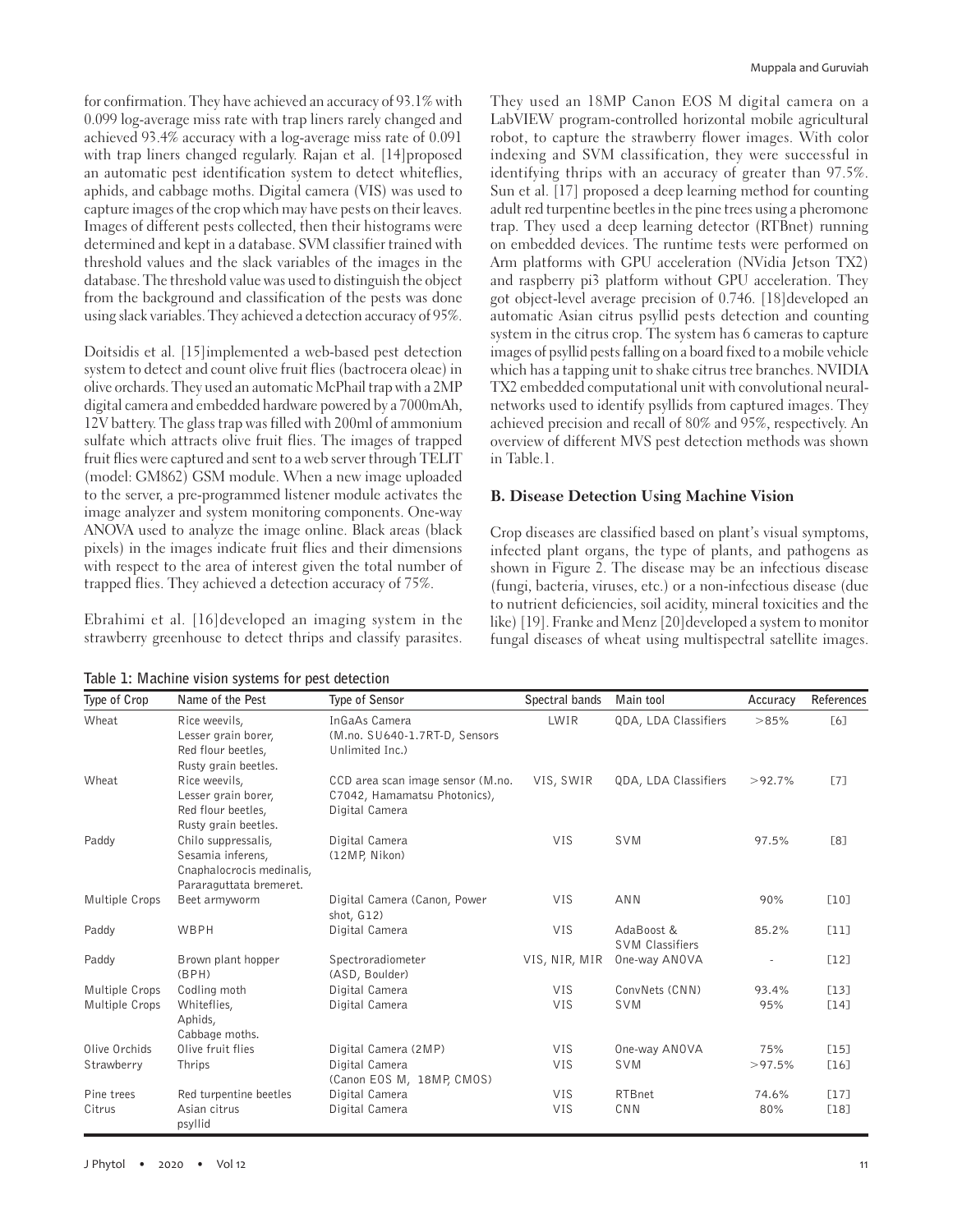

**Figure 2:** Plant disease classification

The focus is on powdery mildew (Blumeria graminis), and leaf rust (Puccinia recondita), the two most common pathogens in cereals of central Europe. The target field plot divided into 3 sub-areas and applied with different dosages of fungicide for a variety of infection severity analysis. QuickBird satellite data of the target area was acquired in the year 2005 on 22nd April when the infection is at the earliest and on 20<sup>th</sup> June. On 28<sup>th</sup> May airborne hyperspectral HyMap sensor's (450-2480nm, 126 bands, and 4m spatial resolution) data also collected. A spectral library was created with the data acquired from each date. Apart from QuickBird and HyMap sensor data, the ground truth data also often collected in the field at 54 sample points for cross-validation. A decision tree was built using spectral mixture analyses (SMA), normalized difference vegetation index (NDVI) and deviation of the NDVI used for detecting infected areas. With SMA classifier they achieved an overall accuracy of 56.8%, 65.9%, 88.6% for data collected on respective dates. Phadikar and Sil. [21]implemented a method to detect leaf blast and brown spot diseases in the paddy field. Diseased leaves collected from various parts of Midnapore and their images captured using a digital camera (Nikon COOLPIX P4). After adjusting the contrast and brightness of the images they were transformed into a hue intensity saturation (HIS) model, then segmented using entropy-based bi-level thresholding method. Self-organizing map (SOM) neural network used for disease categorization. The classifier was trained with 300 different patterns and 50 epochs, achieved detection accuracy of 92%.

Bauer et al. [22]investigated the automatic classification of leaf diseases, Cercospora beticola (leaf spot pathogen cercospora), Uromyces betae (rust fungus) in sugar beet plants. Healthy and disease infected plant leaves collected and placed in a light illumination controlled environment for image acquisition. From four different positions, four RGB images (FujiFilm FinePix S5600), and one multispectral image (Tetracam ADC) of each leaf was captured to prepare a 3D model by image fusion. RGB camera position and rotation controlled by AURELO program [23] and the 3D structure of leaves were prepared using INPHO-Software MATCH-T [24]. The 3D model of the leaves classified using pixel-wise K-nearest neighbor (KNN), pixel-wise adaptive Bayes classification using Gaussian mixture model and a conditional random fields (CRF) classifier. Achieved median of pixel-wise classification accuracy of 86% in the detection of uromyces betae, 91% for cercospora beticola and healthy leaf areas were detection with an accuracy of 94%.

Santoso et al. [25] studied a method to map and detect Ganoderma boninense pathogen affected basal stem rot disease in oil palm. Visible, NIR and panchromatic (450-900 nm) spectral bands of Quick bird images were used for the study. ArcGIS 9.2 and ENVI 4.3 image processing systems used to identify the disease infestation from the satellite data. Identification and mapping of infection done in two stages, in the first stage image segmentation performed to delineate dead palm trees due to the stem rot infection, diseased living palm trees identified in the second stage using six different vegetation indices (ARVI, GNDVI, GBNDVI, NDVI, SAVI, and SR). Four different palm fields (aged 21 (field-I), 16 (field-II), 15 & 18 (field-III), and 10 (field-IV) years) were chosen and then six vegetation indices applied on the captured images for disease identification. Manual field samples collected for comparison with the images interpreted from quick bird imagery. In the field-I GBNDVI and ARVI were the most accurate with disease interpretation accuracy of 85%, SR vegetation indices achieved an accuracy of 85% in field-II, 73% of maximum accuracy was achieved by GBNDVI in field-III and in field-IV, GBNDVI, and GNDVI gave 84% accuracy.

In 2012, Wang et al. [26]developed an approach to detect diseases in grape (grape downy mildew & grape powdery mildew) and wheat crops (wheat stripe rust & wheat leaf rust). A total of 185 digital images collected and then segmented with K-means clustering algorithm. From segmented images twenty-one color features, twenty-five texture features, and four shape features were extracted. Back Propagation (BP) networks used as the classifier for disease identification. Some of the images randomly chosen to train the classifier and remaining used as the test set. The author achieved an accuracy of 100% in detecting both the crop diseases with BP networks.

Phadikar et al. [27]proposed a method to detect four different diseases, bacterial blight, leaf brown spot, rice blast, and sheath rot in rice crop, and the infected leaves are shown in Figure 3. The color, position, and shape of the infected regions were used for disease classification. The diseased leaf visual symptoms were extracted using Fermi energy-based region extraction method, then the genetic algorithm applied in two steps to detect the shape (diamond, rectangular, circular, oval, elliptical, or irregular) of the infected region. The infected region's position detected by partitioning the image into blocks, then arranged into different groups with labels. The rule generation algorithm used as a classifier to classify the collected disease infected image datasets and the results were compared with existing classifiers using 10-fold cross-validation and obtained an average accuracy of 94.21%.

Liaghat et al. [28]used Fourier transform infrared (FT-IR) spectroscopic technique to identify and discriminate different stages of oil palm's basal stem rot disease infestation. FT-IR spectrometer (Thermo Fisher Scientific Inc., USA) has a spectral range of  $2.55-25.05\mu m$  with 451 spectral bands. Four different classification algorithms used to classify data captured by spectrometer namely KNN, Linear discriminant analysis (LDA), Naive-Bayes (NB), and QDA. QDA and LDA algorithms have given a high average overall classification accuracy of over 85%. With pre-processed FT-IR spectral data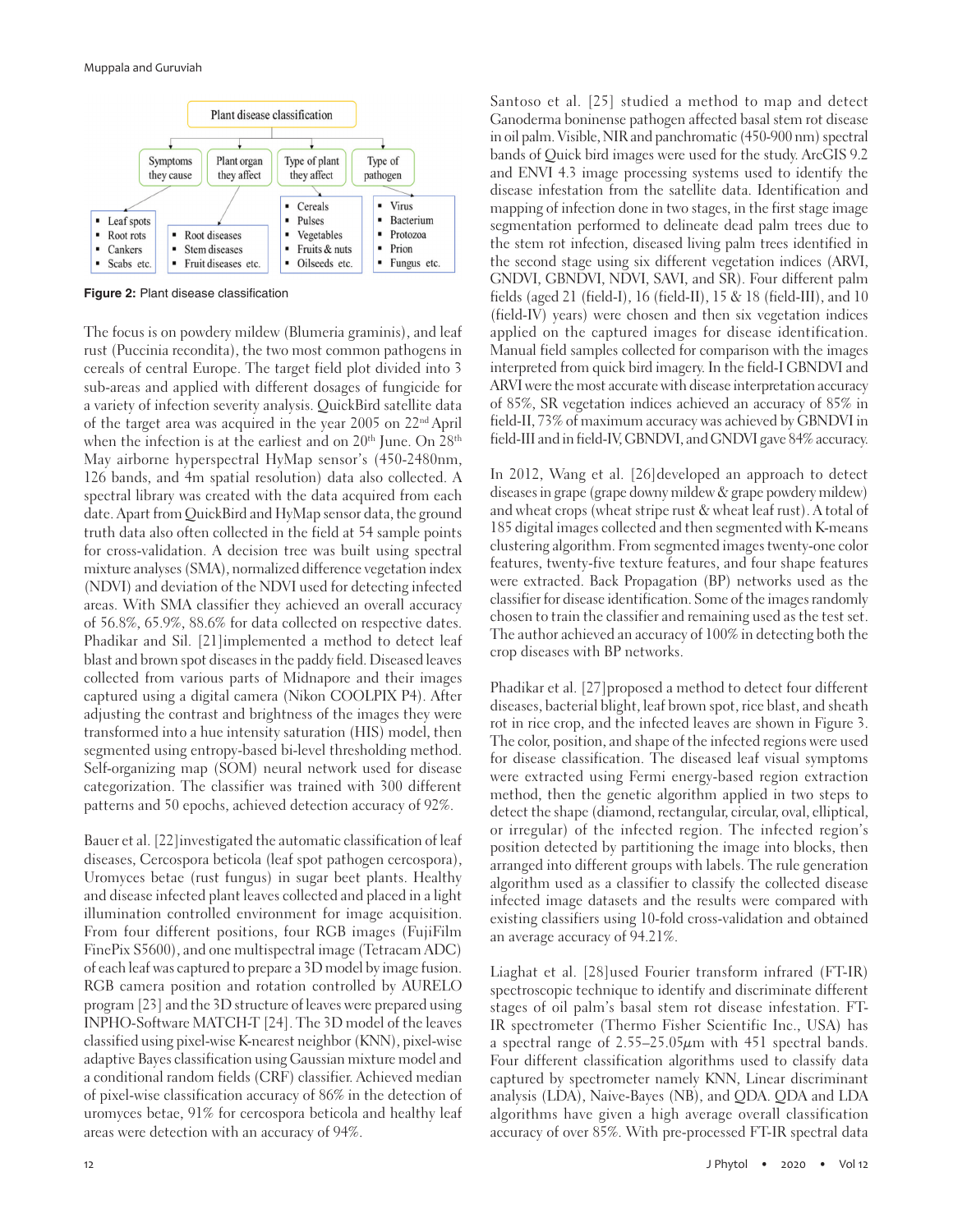

**Figure 3:** Rice leaves infected by a) Bacterial blight b) Leaf brown spot c) Rice blast d) Sheath rot

LDA was able to differentiate between healthy and infected leaf samples with high classification accuracies (>90%). Pourreza et al. [29] proposed a system to detect citrus greening (Huanglongbing (HLB)) bacterial infection in citrus trees. They used a monochrome camera (DMK 23G445, the imaging source, Germany) with a CCD sensor, ten LEDs with high luminous efficiency for illumination. 60 citrus leaves collected from citrus trees used as test samples, some healthy and some with HLB infection. The SVM classifier was trained with the mean and standard deviation for disease detection. They achieved a maximum detection accuracy of 98.5%.

Schor et al. [30] developed a robotic disease detection system to identify two serious diseases, tomato spotted wilt virus (TSWV) & powdery mildew (PM) in bell peppers greenhouse. The system has 3 major parts, a robotic manipulator (MH5L, Motoman, Japan), custom made end-effector and a sensory apparatus comprising a VIS camera and a laser sensor (DT35, SICK). The PCA-based algorithm and two variants of coefficients of variation (CV) algorithms used for disease identification. PM detection accuracy of 90% achieved using PCA-based algorithm and two variants of CV algorithms achieved 84%, 87% accuracies in detecting TSWV disease. [31]proposed a method for early detection of gray mold disease caused by Botrytis cinerea fungus in tomato crops using hyperspectral imaging. The setup has a digital CCD camera (M C8484-05, Hamamatsu City), an imaging spectrograph (V10E, Specim, Oulu), and two halogen light sources.

They collected 42 healthy and 170 gray mold infected tomato leaves and captured their hyperspectral images. First images compressed using principal component analysis (PCA) and then sent to KNN, C5.0 and features ranking-KNN (based on selected wavelengths) classifiers. The useful wavelength of the image for FR-KNN was filtered using 5 feature ranking methods namely chernoff bound, kullback-leibler distance, receiver operating characteristic, t-test, and wilcoxon test. The author achieved a disease detection accuracy of 94.83%, 96.55% and 96.55% with KNN, C5.0, and FR-KNN classifiers respectively. Ali et al. [32]proposed an approach to detect citrus plant diseases, Downy, Anthracnose, Gummosis, Citrus canker, and Citrus greening. Downy and anthracnose infected leaf images were collected from the internet and the remaining captured locally using a DSLR camera. Delta E (ΔE) algorithm used to segment images by calculating the distance between colors on the leaves. Local binary patterns (LBP) and color histograms (RGB, Hue saturation value (HSV)) used as descriptors. 199 images used for the detection process out of which 99 were disease infected leaves. KNN, SVM, Bagged tree and Boosted tree classifiers used for the disease classification. By providing multiple class tables for training the classifiers, the multilevel classification (Disease level and image level detection) was achieved. Bagged tree ensemble classifier performed better than others and gave an accuracy of 99.5% (RGB), 100% (HSV) and 100% (LBP). Moriya et al. [33] developed a method to identify the Mosaic virus in the sugarcane plantation using an unmanned aerial system (UAS). The SX8 multirotor UAS equipped with a hyperspectral camera (model DT-0014, Rikola), a portable computer (Raspberry Pi), platform positioning inertial navigation system (model IGM-S1, Novatel), an irradiance sensor, and a GPS receiver. To select the most suitable spectral bands, first in-field measurement was performed using spectroradiometer and collected spectral signatures of healthy and virus-infected sugarcane leaves to form a spectral library. The rikola camera configured to capture images according to the spectral bands chosen from the library. The Spectral information divergence process used as the classifier and its classification accuracy estimated with the kappa statistical coefficient and the confusion matrix. The mosaic virus-infected sugarcane area was detected with an accuracy of 92.50% and got 0.87 kappa coefficient.

Lu et al. [34]used the hyperspectral imaging technique to discriminate tomato leaf disease caused by tomato yellow leaf curl virus. A line scanning spectrograph (Imspector V10E-QE, Spectral Imaging Ltd., Finland), and a CCD camera (C8484- 05G01, Hamamatsu Photonics, Japan) placed in a closed chamber with a 150W light source. Hundred infected and sixty-six healthy leaves collected and placed in the chamber to capture hyperspectral images. The captured images processed and analyzed using ENVI 4.6 and Matlab7.14.0 software. From each image sample, eight different features (ASM\_MEAN, ENT\_MEAN, INE\_MEAN, COR\_MEAN, ASM\_DEV, ENT DEV, INE\_DEV, & COR\_DEV) were calculated to transfer image spatial information into numerical values. 853nm wavelength was selected to subtract the background from the leaf. 586nm, 720nm (two peaks) and 690nm, 840nm (two valleys) were chosen as sensitive wavelengths for discriminating infected leaves from healthy ones. The performance of each feature was evaluated by receiver operator characteristic (ROC) curve analysis. Detection accuracy of 100% was achieved with COR\_MEAN texture features based datasets. In 2018, Huang et al. [35]proposed SVM based machine vision technology to detect sugar cane borer disease before planting sugarcane seeds in the field. Sugarcane seeds of 300mm images were captured in 3 different angles (with 120º angle interval) in a sugarcane rotating platform, with those images training and testing datasets were created for SVM classification. Using radial basis function as the kernel function of SVM they achieved 96% disease detection accuracy. An overview of MVS disease detection methods was shown in Table.2.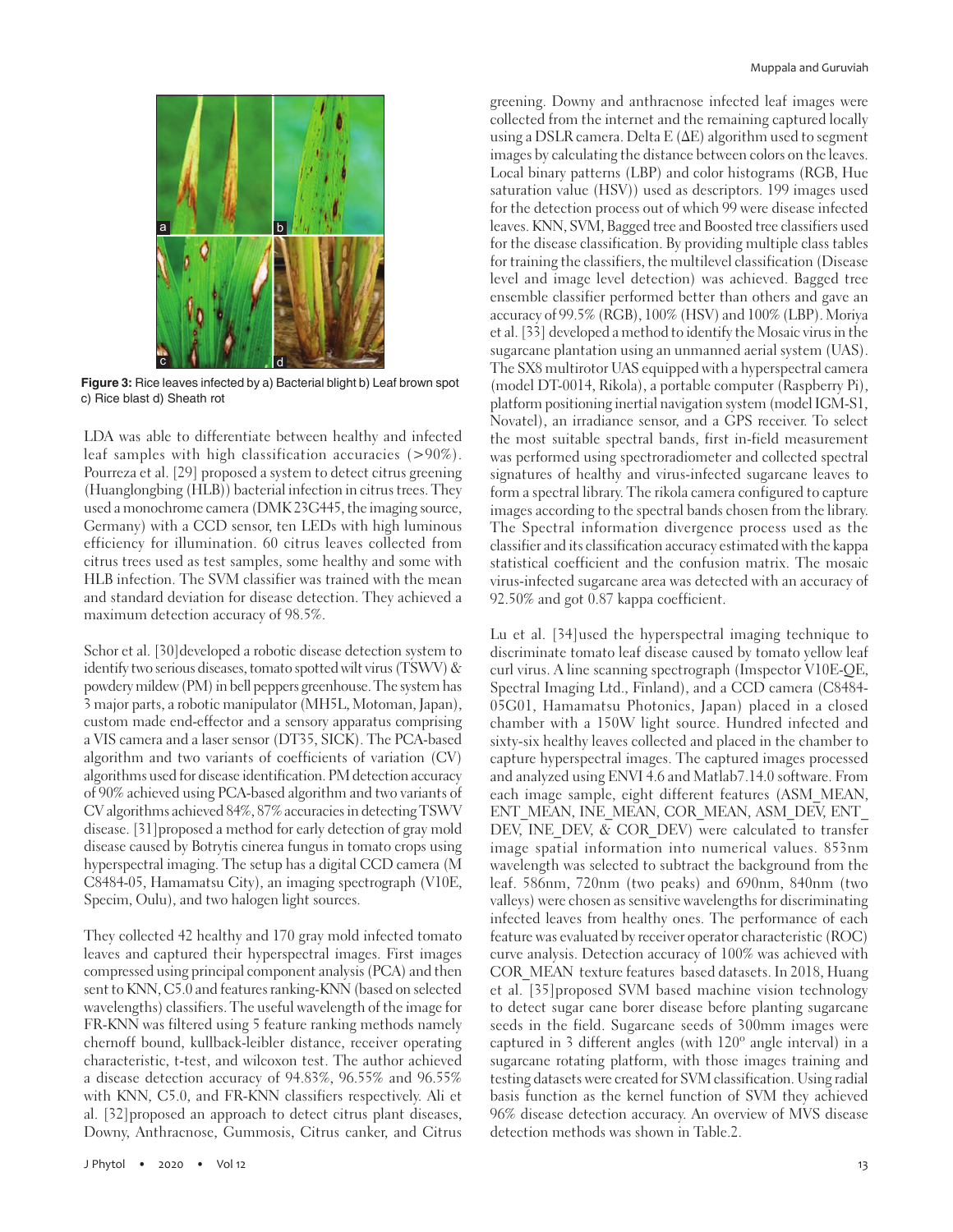## **Table 2: Machine vision systems for disease detection**

| Type of Crop     | Name of the Disease                                                                    | Type of Sensor                                                                        | Spectral bands                          | Main tool                                              | Accuracy                                                 | References |
|------------------|----------------------------------------------------------------------------------------|---------------------------------------------------------------------------------------|-----------------------------------------|--------------------------------------------------------|----------------------------------------------------------|------------|
| Wheat            | Leaf rust<br>(Puccinia recondita),<br>Powdery mildew (Blumeria<br>graminis).           | QuickBird Satellite,<br>Hyperspectral HyMap sensor                                    | VIS, NIR                                | <b>MTMF</b><br>(one type of SMA<br>Algorithm)          | 88.6%                                                    | [20]       |
| Paddy            | Leaf blast,<br>Leaf brown spot.                                                        | Digital Camera<br>(Nikon COOLPIX P4)                                                  | <b>VIS</b>                              | SOM Neural<br>Network                                  | 92%                                                      | [21]       |
| Sugar beet       | Cercospora beticola,<br>Uromyces betae.                                                | Digital Camera<br>(FujiFilm FinePix S5600),<br>Multispectral Camera<br>(Tetracam ADC) | VIS, NIR                                | KNN, Modified<br>Bayes classifier,<br>CRF classifier   | 91% (Cercospora<br>beticola) 86% (Uromyces<br>betae)     | [22]       |
| Oil palm         | Basal stem rot                                                                         | Quick bird satellite                                                                  | Visible, NIR and GBNDVI<br>Panchromatic |                                                        | 84%                                                      | [25]       |
| Grape &<br>Wheat | Grape downy mildew,<br>Grape powdery mildew,<br>Wheat stripe rust,<br>Wheat leaf rust. | Digital Camera                                                                        | VIS                                     | <b>BP Networks</b><br>Classifier                       | 100%                                                     | [26]       |
| Paddy            | Bacterial blight,<br>Leaf brown spot,<br>Rice blast, Sheath rot.                       | Digital Camera                                                                        | VIS                                     | Genetic Algorithm,<br>Rule Generation<br>Algorithm     | 94.2%                                                    | [27]       |
| Oil palm         | Rice weevils,<br>Lesser grain borer,<br>Red flour beetles,<br>Rusty grain beetles.     | FT-IR Spectrometer<br>(Thermo Fisher<br>Scientific Inc.)                              | VIS, NIR                                | KNN, LDA, NB &<br>QDA                                  | >90%<br>(LDA Classifier)                                 | [28]       |
| Citrus           | Huanglongbing (HLB)                                                                    | Monochrome Camera<br>(DMK 23G445),<br>CCD Sensor                                      | <b>VIS</b>                              | SVM                                                    | 98.5%                                                    | [29]       |
| Bell peppers     | Tomato spotted wilt virus<br>(TSWV),<br>Powdery mildew (PM).                           | VIS Camera and Laser sensor<br>(DT35, SICK)                                           | VIS                                     | PCA-based<br>Algorithm,<br><b>CV Algorithms</b>        | 90% (PCA-based),<br>87% (one CV algorithm<br>variant)    | [30]       |
| Tomato           | Gray mold disease.                                                                     | Digital CCD Camera<br>(M C8484-05),<br>Imaging Spectrograph<br>(V10E, Specim, Oulu)   | VIS, NIR                                | KNN, C5.0, & FR-<br>KKN                                | 94.83% (KNN),<br>96.55% (C5.0 & FR-KNN)                  | $[31]$     |
| Citrus           | Gummosis,<br>Citrus canker,<br>Downy,<br>Citrus greening,<br>Anthracnose.              | Digital Camera                                                                        | <b>VIS</b>                              | KNN, SVM, Bagged<br>tree, and Boosted<br>tree          | (Bagged tree)<br>99.5% (RGB)<br>100% (HSV)<br>100% (LBP) | $[32]$     |
| Sugarcane        | Mosaic virus                                                                           | Hyperspectral Camera (model<br>DT-0014, Rikola),<br>Spectroradiometer                 | VIS, NIR                                | Spectral information<br>divergence (SID)<br>Classifier | 92.5%                                                    | $[33]$     |
| Tomato           | Yellow leaf curl virus.                                                                | Line Scanning Spectrograph<br>(Imspector V10E-QE),<br>CCD Camera                      | VIS, NIR                                | <b>ROC</b>                                             | 100% (COR MEAN)                                          | $[34]$     |
| Sugarcane        | Sugar cane borer disease                                                               | Digital Camera                                                                        | VIS                                     | SVM                                                    | 96%                                                      | $[35]$     |

#### **C. Weed Detection Using Machine Vision**

Plant growing, where it is not wanted is termed as a weed, though no plant is a weed in nature. In crop farming, the yield affecting invasive plants is a serious threat to agriculture. Weeds cause land and water degradation, they host pests, pathogens, and parasites, some create health hazards to humans and animals. Machine vision can keep a watch on the weed presence and its population in the crop. Alchanatis et al. [36] developed an automatic weed detection mechanism in the cotton field with a hyperspectral imaging system comprises a CCD camera (model TM657, Pulnix America Inc.), an acousto-optic tunable filter (TVA100-0.5-1.0., Brimrose Inc.), and a spectral bandpass filter. The output signal of the CCD camera connected to a frame grabber (IVP150, Bar- gold Ltd.) to control image acquisition. The setup was fixed to a tractor which travels along the crop rows to acquire hyperspectral images, for natural sunlight illumination the images were captured between 11:00 to 15:00. Green leaves and bare soil were discriminated by combining 660 and 800nm reflectance information. At 660nm, Rank order algorithms (ROA) used to analyze the segmented hyperspectral images to distinguish between cotton and weed. By observing sharply varying local inhomogeneity exhibited by weeds (local inhomogeneity of cotton plants is low), they achieved a weed detection accuracy of 86%.

Armstrong et al. [37]proposed a method to detect lambs quarters weed at low densities in cornfield using multispectral imaging. They used a three-band CCD multispectral camera that collects image data in the VIS and NIR spectrums. The camera mounted on a GPS enabled airplane captured images from an altitude of 300m. Crop planted in two different sites (ACRE, TPAC) and data collected from the airplane fed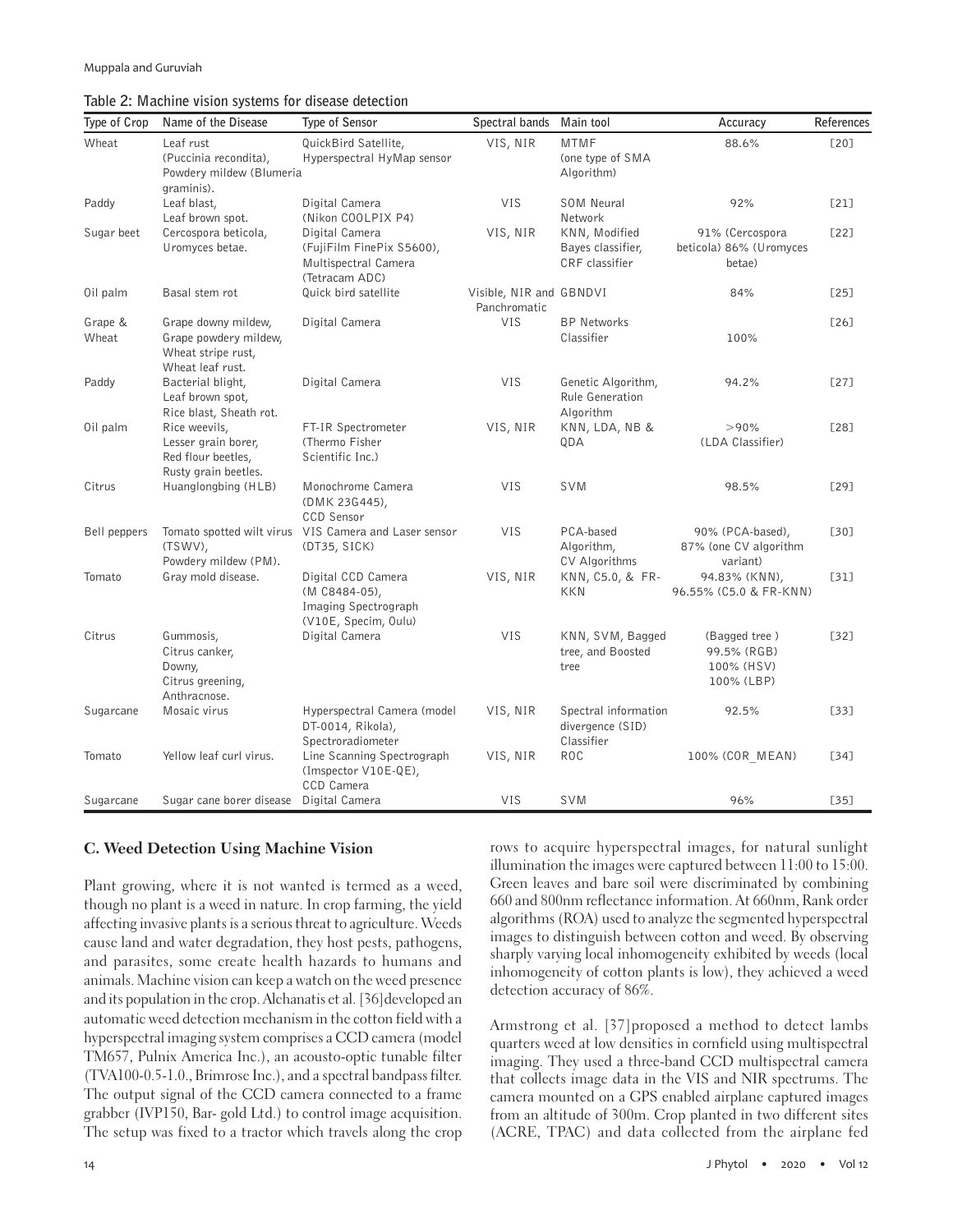into multispectral data analysis software (MultiSpec) which has 4 different algorithms namely spectral angle mapper (SAM), maximum likelihood classifier (MLC), fisher's linear likelihood (LL), minimum Euclidean distance, extraction and classification of homogenous objects (ECHO) spatial-spectral and a matched filter.

MLC gave the highest classification accuracy of 91% in TPAC and 86% in ACRE. [38]developed a system to detect broom snakeweed using airborne hyperspectral images and compared them with color-infrared (CIR) photography and digital imagery. A hyperspectral camera (SensiCam), CIR photographic camera (Fairchild Imaging, Milpitas) and three multispectral CIR digital cameras (Kodak MegaPlus) mounted on a twin-engine Cessna 404 aircraft which has taken images at an altitude of 1.68km above ground level. Four different classifiers namely minimum distance, Mahalanobis distance, MLC, and SAM used for weed classification. All three types of images analyzed with four different classifiers for detecting the weed. Among all the classifiers, MLC performance is superior and classified weeds in the CIR photographic images with an accuracy of 91%, 92% with CIR digital images, and 95% with hyperspectral images.

Piron et al. [39]studied a 3D imaging method to detect weeds, matricaria maritima, sonchus asper L., cirsium sp., chenopodium sp., merurialis m. perennis, and brassica sp. in carrot crop using the plant's height as a discriminating parameter. 3D information obtained using the stereoscopic acquisition method based on coded structured light. The stereoscopic device consists of a video projector (OPTOMA EP719, 1024 X 768 resolution) mounted on a movable acquisition device along with the 1.3MP black and white camera (Vector International C-cam BCI 5, Belgium) and a filter wheel. The projector used timemultiplexing pattern projection technique which projects a set of image patterns on the scene (black and white bands of large then finer width). The camera along with filter wheel captures multispectral images of the scene. Fifty-one multispectral images collected from random locations over a period of 19 days with different moisture levels in the field. Plant height was calculated from the images in two stages. In the first stage, QDA was performed to segment plant and ground pixels and in the second stage, both the surfaces joined through soil pixels after alignments final image was created. QDA was used for classification and achieved an accuracy of 83%.

In 2012, de Castro et al. [40]developed a system to detect cruciferous weeds (Diplotaxis spp. and Sinapis spp.) in legumes (pea & broad bean) and wheat using airborne multispectral imaging. Images captured with a digital DMC Zeiss-Intergraph camera (Green, Red, & NIR) and a digital CCD camera (RGB) mounted on a turboprop twin-engine plane (CESSNA 404 Titan). Flying at an altitude of 2.5km, the plane captured the images with a spatial resolution of 250cm at a scale of 1:30000 above the field. After radiometric adjustments images were ortho-rectified with ENVI software, then georeferenced. Three different classification methods used, vegetation indices (VI), MLC, and SAM. Among seven locations, at Montalán Alto with MLC, they achieved weed detection accuracy of 99.9% in pea, 69.8% in broad bean crops, with VI they got 99.9% accuracy in pea, 73.7% in the broad bean with SAM the weed detection accuracy was 98.4% in pea, 72.7% in broad bean. At La Carlota, the weed patches in wheat detected with an accuracy of 99.5% with IV, 98.6% with MLC and 97.8% with SAM. Peña et al. [41] developed an early weed detection system in sunflower plantation using the unmanned aerial vehicle (UAV). The images captured by a quadcopter (model md4- 1000, microdrones GmbH, Germany) fitted with a 12MP VIS camera (Olympus PEN E-PM1, Olympus Corporation) and a 1.3MP multispectral camera (Tetracam mini-MCA-6, Tetracam Inc.). Twenty four images captured at a specific pre-programmed altitude with the help of GPS and those images were tagged with corresponding coordinates using the ENVI software (ENVI 4.4, Research Systems Inc.). Tetracam images were pre-processed and aligned with tetracam Pixel wrench 2 software (Tetracam Inc.). UAV captured images with two different cameras, in four different altitudes (40, 60, 80 &100m) and in three different days (44, 50 & 57 days after sowing (DAS)) to compare weed detection accuracy. Good accuracies achieved with images captured at 40m amplitude from 50 DAS crop. The VIS camera detected weed with a maximum accuracy of 77%, where as multispectral camera achieved accuracy of 91%.

Wendel et al. [42] developed a self-supervising hyperspectral autonomous mobile ground vehicle (Ladybird robot) for barnyard grass (Echinochloa crusgalli), curly dock (Rumex Crispus), and caltrop (Tribulus terrestris) weeds detection in the cornfield. The ladybird robot scans two rows of the field at a time mounted with hyperspectral line scanning camera (Resonon Pika II VNIR), and an RGB camera mounted underneath the robot to collect color images of the field. A DSLR camera used to take crop and weed photos for reference, hough transform was used to detect the crop rows. Manually captured weed images with DSLR camera used in training and testing data along with ladybird hyperspectral image data. Both the collected data's pre-processed, normalized and PCA were done to generate test and train data for classification of weed. SVM and LDA classifiers used to generate the classified data. The LDA classifier able to classify robot collected image data quickly compared to SVM. They achieved a detection accuracy of 93% using LDA and 94% using SVM with auto-generated data sets. Tamouridou et al. [43] evaluated a method to detect Silybum marianum weed using UAV imagery. A multispectral camera (12MP, Canon S110) mounted on eBee fixed-wing UAV to capture images at an altitude of 115m. Fifty-five images captured in the field and orthorectified using the Pix4Dmapper Pro software. An ortho-mosaic image was created which comprised red, green and NIR bands and a texture layer based on NIR channel. S. marianum plants spectral signatures taken using UniSpec-DC spectrometer (PP Systems, Inc.) in the field for reference. MLC was used to classify the S. marianum among other weeds and got an overall detection accuracy of 87% with 1-meter resolution.

López-Granados et al. [44]implemented an airborne system for early detection of pigweed, mustard bindweed, and lambs quarters weeds in the sunflower field. A 12MP digital camera (Olympus PEN E-PM1, Olympus Corporation, Japan) and a 1.3MP multispectral camera (Tetracam mini-MCA-6,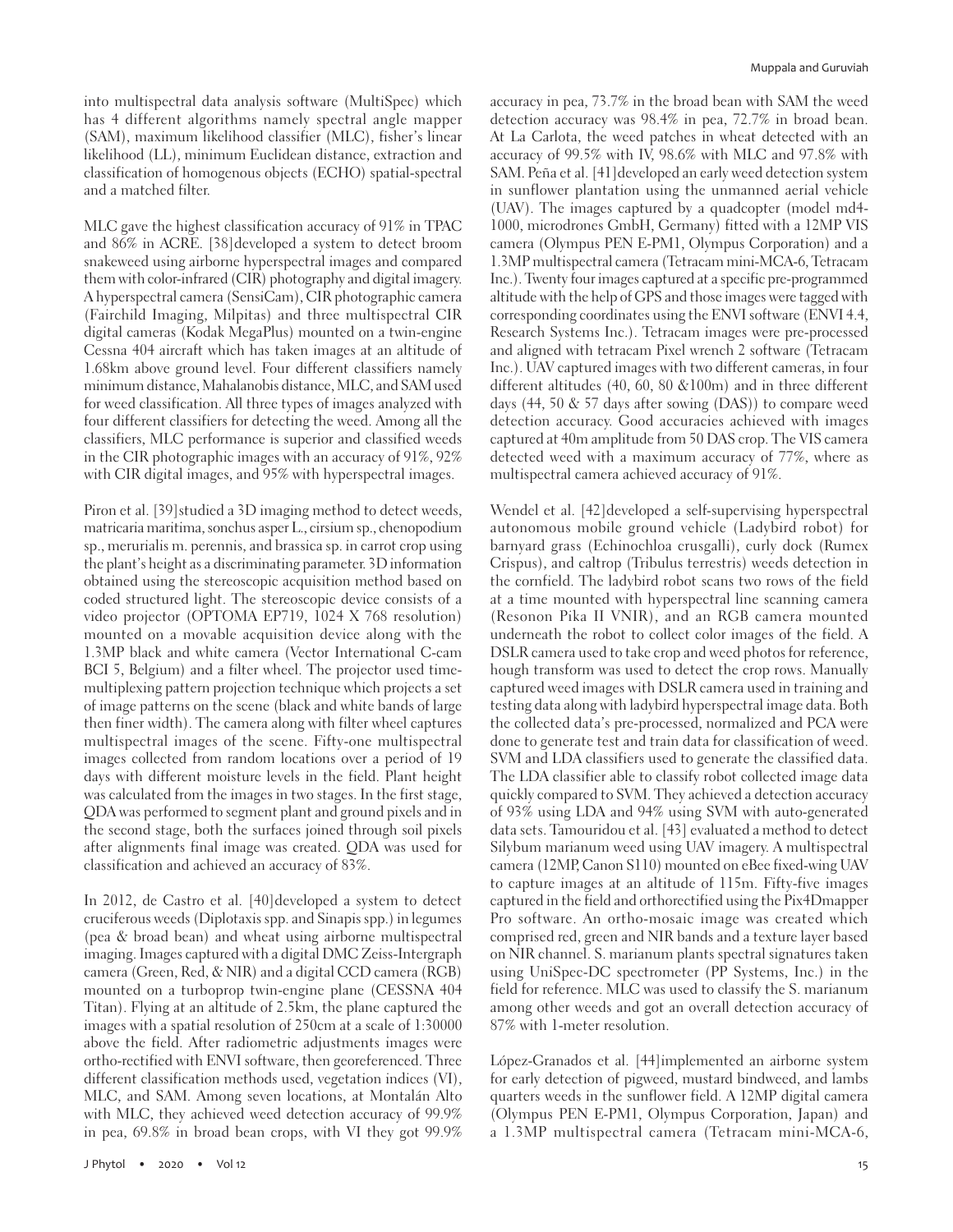Tetracam Inc., USA) mounted on a quadcopter UAV (md4- 1000, microdrones GmbH, Germany) for image acquisition. The images acquired from two different sunflower fields at an altitude of 40m and 60m. Captured images from different cameras at different flight altitudes converted to orthomosaic images. Automated and accurate OBIA (Object-based Image Analysis) procedure was developed to detect and map weeds, crop rows, and bare soil. OBIA algorithm detected weeds in the inter-row area of the field and classified its infestation severity based on weed threshold. In both the fields, approximately 100% weed detection accuracy was achieved using the multispectral camera with a 15% threshold, and more than 85% accuracy with 2.5 to 5% threshold. Digital camera accuracy was 50-60% at all flight altitudes. Barrero et al. [45] developed a method to identify weeds in the rice field using airborne images. Autonomous delta wind plane (Phantom FX-61) taken aerial images with a 16MP digital CMOS camera (Canon Elph110 HS) at an altitude of 50m. Mission planner software used for auto control the plane path and auto-capture images. Pix4Dmapper Pro software used for patching captured images to form an orthomosaic map of the entire 5-hectare rice field. Neural networks (NN) used for classification and it was trained with nine descriptors for texture and one for color. They got weed detection accuracy of 99% using trained NN.

Bakhshipour et al. [46]proposed a system to detect pigweed, lambsquarters, hare's-ear mustard, and turnip weeds in sugar beet crops using texture features. A digital camera took the crop images at a height of 0.5m, 70 images collected out of which 30 images used for training the algorithm and the remaining 40 for assessment. The Wavelet transform applied to extract the texture features, then the extracted features used in artificial neural networks (ANN) classifier to segment the images. Two manners of classification were studied, discrimination of each plant species against the others and discriminating sugar beet from the weeds, they got the detection accuracy of 96% with crop-weed distinction approach and 89% with plant classification approach. Tang et al. [47] implemented cephalanoplos, digitaria, and bindweed weeds detection model in soybean field based on CNN combined with K-means feature learning. Digital camera (Canon EOS 70D, EF-S 18–135mm f/3.5–5.6 IS STM) used for capture images in the field. Traditional CNN uses random initialization of weights but by K-means as pre-training process accuracy of detection was improved. They achieved an accuracy of 92.89%, i.e. 1.82% additional accuracy compared to ordinary CNN.

Gao et al. [48]proposed a method for the classification of convolvulus arvensis, rumex, and Cirsium arvense weeds in maize (zea mays) fields. They used snapshot mosaic hyperspectral camera to capture 185 spectral features. Random forest model with different spectral features was tested and finally, 30 important spectral features were selected for weed classification. They achieved a precision of 95.9%, 70.3%, and 65.9% for convolvulus arvensis, rumex, and Cirsium arvense weeds respectively. Weed detection methods presented in this paper were outlined in Table.3.

### **DISCUSSION AND FUTURE DIRECTIONS**

Increased pest attacks, diseases and weed infestations added with climate change, crop yield have been substantially dropped in recent decades. Technological support can help agriculture from its downfall. Many techniques were proposed, developed and implemented in agriculture, machine vision is one among them, which is viable, in the areas like the pests, diseases, and weeds detection, water stress detection, soil nutrients, and post-harvest product quality assessments. The most common pest detection approach is to use an RGB camera that works in the VIS. With the help of traps (sticky solid or fluid trap) and attractants (color, pheromones, light), pests are lured to the place where the camera is placed and the number of pests trapped is used to assess the severity of the damage. This approach can detect them at the early stage of infestation which helps lessen the chemical application and reduces environmental impacts and cost. In VIS sensors, color, patterns and the size of the pest is used for identification and counting. The accuracy of pest detection depends on the type of attractant used (pest dependent), and classification algorithm. Among all, the SVM algorithm is popular. The major challenge in the trap based technique is distinguishing the targeted pests from other trapped insects, pest overlaps, attractant used to entice them, and trap replacement mechanism. Damage symptoms (stress) on the crop also can be used to identify (by using NIR bands along with RGB) the particular pest. Multispectral and hyperspectral imaging use visible and invisible spectral bands to detect crop stress, but premature detection is intractable.

Pathogens like bacteria, viruses, and fungus detection are implausible with traps and lures so direct detection is not feasible with MVS. Their presence in the crop can be assessed by analyzing color and texture changes in the crop. The images are acquired from the field using drones (UAV), satellites and mobile ground robots. For cross verification, ground truth data were collected in case of airborne imaging. Generally used classifiers include MLC, KNN, SVM, and PCA. In the case of weeds, detection is possible in the early stage of crop growth as later crop weed overlap may create difficulties in detection, such cases must be addressed by the researchers. Colour, shape and texture features are used for discriminating weed from the crop. MVS disease and weed identification techniques prefer multispectral and hyperspectral imaging since they capture crop reflections better than VIS.

The developed systems are studied in ideal conditions which in the real world may have complications. Satellite imaging can detect pests, diseases, and weed infestations on a larger scale with less complexity, but the frequency of data updates and cost to retrieve them is a bottleneck. The major challenges with drones are the reliability issues and accuracy of the mosaic image. Now they are coming with sophisticated software for auto flight and automatic image stitching of the whole field and reasonably low cost which will in the near future help new researchers explore more drone-based MVS methods in agriculture.

The spectral response of the remote sensing data can be affected by variable soil backgrounds and residue covers, which will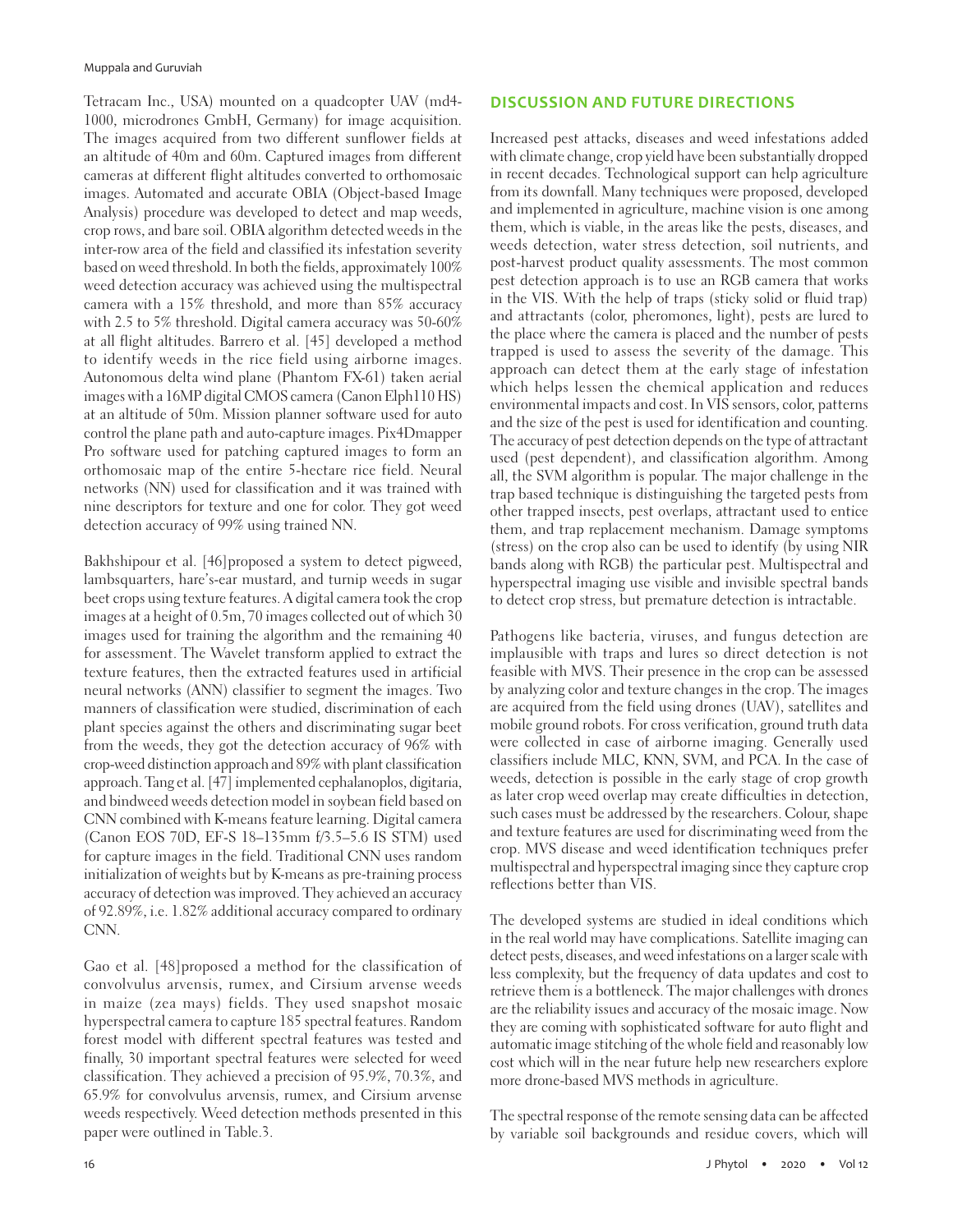**Table 3: Machine vision systems for weed detection**

| Type of Crop                              | Name of the Weed                                                                                                        | Type of Sensor                                                                                                                    | Spectral bands | Main tool                                                     | Accuracy                                                                         | References |
|-------------------------------------------|-------------------------------------------------------------------------------------------------------------------------|-----------------------------------------------------------------------------------------------------------------------------------|----------------|---------------------------------------------------------------|----------------------------------------------------------------------------------|------------|
| Cotton                                    | General                                                                                                                 | CCD Camera<br>(Model TM657, Pulnix America Inc.)<br>with NIR filter removed                                                       | VIS, NIR       | Rank Order<br>Algorithms                                      | 86%                                                                              | [36]       |
| Corn &<br>Soybean                         | Lambs quarters                                                                                                          | <b>CCD Multispectral</b><br>Camera                                                                                                | VIS, NIR       | MLC                                                           | 91% (in TPAC)<br>86% (in ACRE)                                                   | $[37]$     |
|                                           | Multiple Crops Broom snakeweed                                                                                          | Hyperspectral Camera (SensiCam),<br>Multispectral Camera<br>(Kodak MegaPlus), &<br>CIR Photographic Camera (Fairchild<br>Imaging) | VIS, NIR       | Minimum<br>distance,<br>Mahalanobis<br>distance,<br>MLC & SAM | 91% (CIR photographic),<br>92% (CIR digital image),<br>95% (Hyperspectral).      | $[38]$     |
| Carrot                                    | Matricaria maritime,<br>Sonchus asper L.,<br>Cirsium sp.,<br>Chenopodium sp.,<br>Merurialis M. perennis,<br>Brassica sp | Video projector (OPTOMA EP719),<br>1.3 MP black and white Camera                                                                  | VIS            | QDA                                                           | 83%                                                                              | [39]       |
| Pea,<br>Broad-bean & Sinapis spp<br>Wheat | Diplotaxis spp.,                                                                                                        | Digital CCD Camera, DMC Zeiss-<br>Intergraph Camera                                                                               | R, G, NIR      | MLC, VI,<br>and SAM                                           | 99.9% (MLC&VI in pea)<br>73.7% (VI in broad bean)<br>99.5% (VI in wheat)         | [40]       |
| Sunflower                                 | General                                                                                                                 | Digital Camera (Olympus PEN E-PM1),<br>1.3MP Multispectral Camera (Tetracam<br>$min-MCA-6$                                        | VIS, NIR       | Spectral<br>Information<br>Divergence<br>Classifier           | 77% (with digital cam)<br>91% (with Tetracam)                                    | [41]       |
| Corn                                      | Barnyard grass,<br>Curly dock,<br>Ipomoea spp.,<br>Polymeria spp.,<br>Caltrop.                                          | Hyperspectral Camera (Resonon Pika<br>II VNIR),<br>RGB Camera, & DSLR Camera                                                      | VIS, NIR       | SVM and<br>LDA                                                | 93% (LDA)<br>94% (SVM)                                                           | $[42]$     |
| Multiple<br>Crops                         | Silybum marianum                                                                                                        | Multispectral Camera<br>(12MP, Canon S110 NIR)                                                                                    | R, G, NIR      | <b>MLC</b>                                                    | 87%                                                                              | [43]       |
| Sunflower                                 | Pigweed,<br>Mustard,<br>Bindweed,<br>Lambsquarters.                                                                     | 12MP Digital Camera (Olympus PEN<br>$E-PM1$ ),<br>1.3 MP Multispectral Camera                                                     | VIS, NIR       | 0BIA                                                          | 100% (with 15% weed<br>threshold),<br>>85% (with 2.5-5%<br>threshold)            | [44]       |
| Paddy                                     | General                                                                                                                 | Digital Camera                                                                                                                    | VIS            | Neural<br>Networks                                            | 99%                                                                              | $[45]$     |
| Sugar beet                                | Pigweed,<br>Lambsquarters,<br>Hare's-ear mustard,<br>Turnip weed.                                                       | Digital Camera                                                                                                                    | VIS            | <b>ANN</b>                                                    | 96% (Crop-weed<br>distinction)<br>89% (Plant<br>classification)                  | [46]       |
| Soybean                                   | Cephalanoplos,<br>Digitaria,<br>Bindweed.                                                                               | Digital Camera<br>(Canon EOS 70D, EF-S<br>18-135mm f/3.5-5.6 IS STM)                                                              | VIS            | CNN                                                           | 92.89%                                                                           | [47]       |
| Maize                                     | Convolvulus arvensis,<br>Rumex,<br>Cirsium arvense.                                                                     | Snapshot Mosaic Hyperspectral Camera                                                                                              | VIS, NIR       | Random<br>Forest                                              | 95.9% (convolvulus<br>arvensis), 70.3% (Rumex)<br>and 65.9% (cirsium<br>arvense) | [48]       |

affect the detection accuracy so more attention must be given on this issue. Control measures must be taken before damage crosses the action threshold to avoid economic loss. Widespread commercialization of MVS in agriculture is possible only with robust, low cost, automated unified detection systems (pest, weed, and diseases). The future research focus must be on MVS capable of detecting all yield affecting factors of a particular crop. Multi-crop detection variant is preferable since farmers use the same field for different crops in different seasons in a year. Internet of Things technology [49] must be exploited in agriculture for the real-time automatic pest detection system. The system cost can be reduced by using low cost programmable hardware's (Arduino, Raspberry Pi, Intel's Edition, Beagle bone and so forth) with open software, connected to cloud servers (Amazon web services, Microsoft Azure, Google Cloud and others) for processing the image information to detect stress and alerting the farmer to take action at a particular geo-location. In the future before the farmer gets up, every morning UAV's fitted with sophisticated cameras will take off and locate whether there are any crop health issues within the field.

#### **CONCLUSION**

In this review paper, various machine vision techniques proposed for classification and detection of pests, disease, and weeds in the agriculture field were presented and their key points were tabulated. In the near future, agriculture needs to become more like manufacturing factories to continue to feed the world. Increasing the efficiency of crop production is very important and is possible with technological support. In agriculture, MVS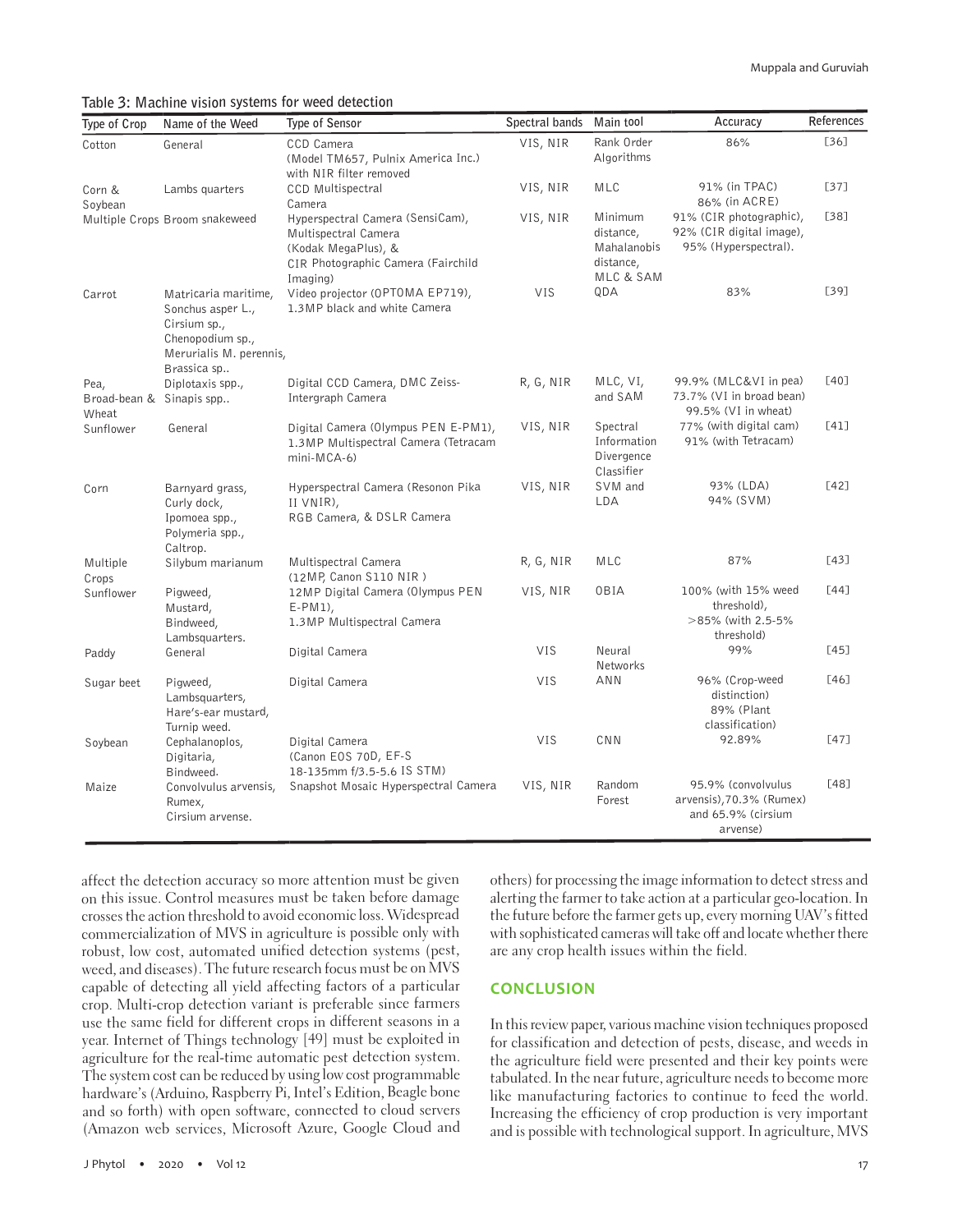#### Muppala and Guruviah

is a likely option in dealing with pests, diseases, and weeds which can save about 30% of the crop yield. Machine vision systems linked with fungicide, pesticide, and herbicide sprayers autonomously monitoring crop health and taking suitable action against the crop-damaging factors will be a regular operation in the future. There are still many notable deficiencies related to the image sensor's ability, platform dependability, and lack of standardized procedure. With the advancements in image processing methods, low-cost hardware and more research focus in this domain there will be a greater benefit of these systems in precision agriculture.

#### **REFERENCES**

- 1. S. Melorose, J., Perroy, R., & Careas, "World population prospects," United Nations, vol. 1, no. 6042, pp. 587–92, 2015.
- 2. Oerke, E-C. "Crop losses to pests." *The Journal of Agricultural Science,* vol.144, no. 1, pp. 31-43, 2006.
- 3. Y. Chen, K. Chao, and M. S. Kim, "Machine vision technology for agricultural applications," Comput. Electron. Agric., vol. 36, pp. 173–191, 2002.
- 4. Robert A. Schowengerdt, Techniques for image processing and classifications in remote sensing, Academic Press. 2012.
- 5. J. Huang, W., Lamb, D. W., Niu, Z., Zhang, Y., Liu, L., & Wang, "Identification of yellow rust in wheat using in-situ spectral reflectance measurements and airborne hyperspectral imaging," Precis. Agric., vol. 8, no. 4–5, pp. 187–197, 2007.
- 6. N. D. G. Singh, C. B., Jayas, D. S., Paliwal, J., & White, "Detection of insect-damaged wheat kernels using near-infrared hyperspectral imaging," J. Stored Prod. Res., vol. 45, no. 3, pp. 151–158, 2009.
- 7. N. D. Singh, C. B., Jayas, D. S., Paliwal, J., & White, "Identification of insect-damaged wheat kernels using short-wave near-infrared hyperspectral and digital colour imaging," Comput. Electron. Agric., vol. 73, no. 2, pp. 118–125, 2010.
- 8. Q. Yao et al., "An Insect Imaging System to Automate Rice Light-Trap Pest Identification," J. Integr. Agric., vol. 11, no. 6, pp. 978–985, 2012.
- 9. Q. Yao et al., "Segmentation of touching insects based on optical flow and NCuts," Biosyst. Eng., vol. 114, no. 2, pp. 67–77, 2013.
- 10. M. J. Asefpour Vakilian K, "Performance evaluation of a machine vision system for insect pests identification of field crops using artificial neural networks," Arch. Phytopathol. plant Prot., vol. 46, no. 11, pp. 1262–1269, 2013.
- 11. T. A. N. G. Qing, Y., Xian, D. X., Liu, Q. J., Yang, B. J., Diao, G. Q., & Jian, "Automated counting of rice planthoppers in paddy fields based on image processing," J. Integr. Agric., vol. 13, no. 8, pp. 1736–1745, 2014.
- 12. R. N. Prasannakumar, N. R., Chander, S., & Sahoo, "Characterization of brown planthopper damage on rice crops through hyperspectral remote sensing under field conditions," Phytoparasitica, vol. 42, no. 3, pp. 387–395, 2014.
- 13. W. Ding and G. Taylor, "Automatic moth detection from trap images for pest management," Comput. Electron. Agric., vol. 123, pp. 17–28, 2016.
- 14. L. P. Rajan, P., Radhakrishnan, B., & Suresh, "Detection and classification of pests from crop images using Support Vector Machine," 2016 Int. Conf. Emerg. Technol. trends (ICETT).IEEE, pp. 1–6, 2016.
- 15. A. E. Doitsidis, L., Fouskitakis, G. N., Varikou, K. N., Rigakis, I. I., Chatzichristofis, S. A., Papafilippaki, A. K., & Birouraki, "Remote monitoring of the Bactrocera oleae (Gmelin)(Diptera: Tephritidae) population using an automated McPhail trap," Comput. Electron. Agric., vol. 137, pp. 69–78, 2017.
- 16. M. A. Ebrahimi, M. H. Khoshtaghaza, S. Minaei, and B. Jamshidi, "Vision-based pest detection based on SVM classification method," Comput. Electron. Agric., vol. 137, pp. 52–58, 2017.
- 17. Z. Sun, Y., Liu, X., Yuan, M., Ren, L., Wang, J., & Chen, "Automatic in-trap pest detection using deep learning for pheromone-based Dendroctonus valens monitoring," Biosyst. Eng., vol. 176, pp. 140–150, 2018.
- 18. V. Partel, L. Nunes, P. Stansly, and Y. Ampatzidis, "Automated visionbased system for monitoring Asian citrus psyllid in orchards utilizing

artificial intelligence," Comput. Electron. Agric., vol. 162, no. April, pp. 328–336, 2019.

- 19. A. B. Yialouris, C. P., & Sideridis, "An expert system for tomato diseases," Comput. Electron. Agric., vol. 14, no. 1, pp. 61–76, 1996.
- 20. G. Franke, J., & Menz, "Multi-temporal wheat disease detection by multi-spectral remote sensing," Precis. Agric., vol. 8, no. 3, pp. 161–172, 2007.
- 21. J. Phadikar, S., & Sil, "Rice disease identification using pattern recognition techniques," 2008 11th Int. Conf. Comput. Inf. Technol. IEEE, pp. 420–423, 2008.
- 22. W. Bauer, S. D., Korč, F., & Förstner, "The potential of automatic methods of classification to identify leaf diseases from multispectral images," Precis. Agric., vol. 12, no. 3, pp. 361–377, 2011.
- 23. W. Läbe, T., & Förstner, "Automatic relative orientation of images," Proc. 5th Turkish-German Jt. Geod. Days, vol. 29, no. 31, 2006.
- 24. C. Lemaire, "Aspects of the DSM production with high resolution images," Int. Arch. Photogramm. Remote Sens. Spat. Inf. Sci., vol. 37, no. B4, pp. 1143–1146, 2005.
- 25. B. Santoso, H., Gunawan, T., Jatmiko, R. H., Darmosarkoro, W., & Minasny, "Mapping and identifying basal stem rot disease in oil palms in North Sumatra with QuickBird imagery," Precis. Agric., vol. 12, no. 2, pp. 233–248, 2011.
- 26. X. Wang, H., Li, G., Ma, Z., & Li, "Image recognition of plant diseases based on backpropagation networks," 2012 5th Int. Congr. Image Signal Process., pp. 894–900, 2012.
- 27. S. Phadikar, J. Sil, and A. K. Das, "Rice diseases classification using feature selection and rule generation techniques," Comput. Electron. Agric., vol. 90, pp. 76–85, 2013.
- 28. S. Liaghat, S., Mansor, S., Ehsani, R., Shafri, H. Z. M., Meon, S., & Sankaran, "Mid-infrared spectroscopy for early detection of basal stem rot disease in oil palm," Comput. Electron. Agric., vol. 101, pp. 48–54, 2014.
- 29. E. Pourreza, A., Lee, W. S., Ehsani, R., Schueller, J. K., & Raveh, "An optimum method for real-time in-field detection of Huanglongbing disease using a vision sensor," Comput. Electron. Agric., vol. 110, no. 1, pp. 221–232, 2015.
- 30. S. Schor, N., Bechar, A., Ignat, T., Dombrovsky, A., Elad, Y., & Berman, "Robotic disease detection in greenhouses: combined detection of powdery mildew and tomato spotted wilt virus," IEEE Robot. Autom. Lett., vol. 1, no. 1, pp. 354–360, 2016.
- 31. C. Xie, C. Yang, and Y. He, "Hyperspectral imaging for classification of healthy and gray mold diseased tomato leaves with different infection severities," Comput. Electron. Agric., vol. 135, pp. 154–162, 2017.
- 32. B. A. Ali, H., Lali, M. I., Nawaz, M. Z., Sharif, M., & Saleem, "Symptom based automated detection of citrus diseases using color histogram and textural descriptors," Comput. Electron. Agric., vol. 138, pp. 92–104, 2017.
- 33. G. T. Moriya, E. A. S., Imai, N. N., Tommaselli, A. M. G., & Miyoshi, "Mapping mosaic virus in sugarcane based on hyperspectral images," IEEE J. Sel. Top. Appl. Earth Obs. Remote Sens., vol. 10, no. 2, pp. 740–748, 2016.
- 34. H. Lu, J., Zhou, M., Gao, Y., & Jiang, "Using hyperspectral imaging to discriminate yellow leaf curl disease in tomato leaves," Precis. Agric., vol. 19, no. 3, pp. 379–394, 2018.
- 35. T. Huang, R. Yang, W. Huang, Y. Huang, and X. Qiao, "Detecting sugarcane borer diseases using support vector machine," Inf. Process. Agric., vol. 5, no. 1, pp. 74–82, 2018.
- 36. L. Alchanatis, V., Ridel, L., Hetzroni, A., & Yaroslavsky, "Weed detection in multi-spectral images of cotton fields," Comput. Electron. Agric., vol. 47, no. 3, pp. 243–260, 2005.
- 37. K. D. Armstrong, J. J. Q., Dirks, R. D., & Gibson, "The use of early season multispectral images for weed detection in corn," Weed Technol., vol. 21, no. 4, pp. 857–862, 2007.
- J. H. Yang, C., & Everitt, "Comparison of hyperspectral imagery with aerial photography and multispectral imagery for mapping broom snakeweed," Int. J. Remote Sens., vol. 31, no. 20, pp. 5423–5438, 2010.
- 39. M. F. Piron, A., van der Heijden, F., & Destain, "Weed detection in 3D images," Precis. Agric., vol. 12, no. 5, pp. 607–622, 2011.
- 40. F. de Castro, A. I., Jurado-Expósito, M., Peña-Barragán, J. M., & López-Granados, "Airborne multi-spectral imagery for mapping cruciferous weeds in cereal and legume crops," Precis. Agric., vol. 13, no. 3, pp. 302–321, 2012.
- 41. F. Peña, J., Torres-Sánchez, J., Serrano-Pérez, A., de Castro, A., & López-Granados, "Quantifying efficacy and limits of unmanned aerial